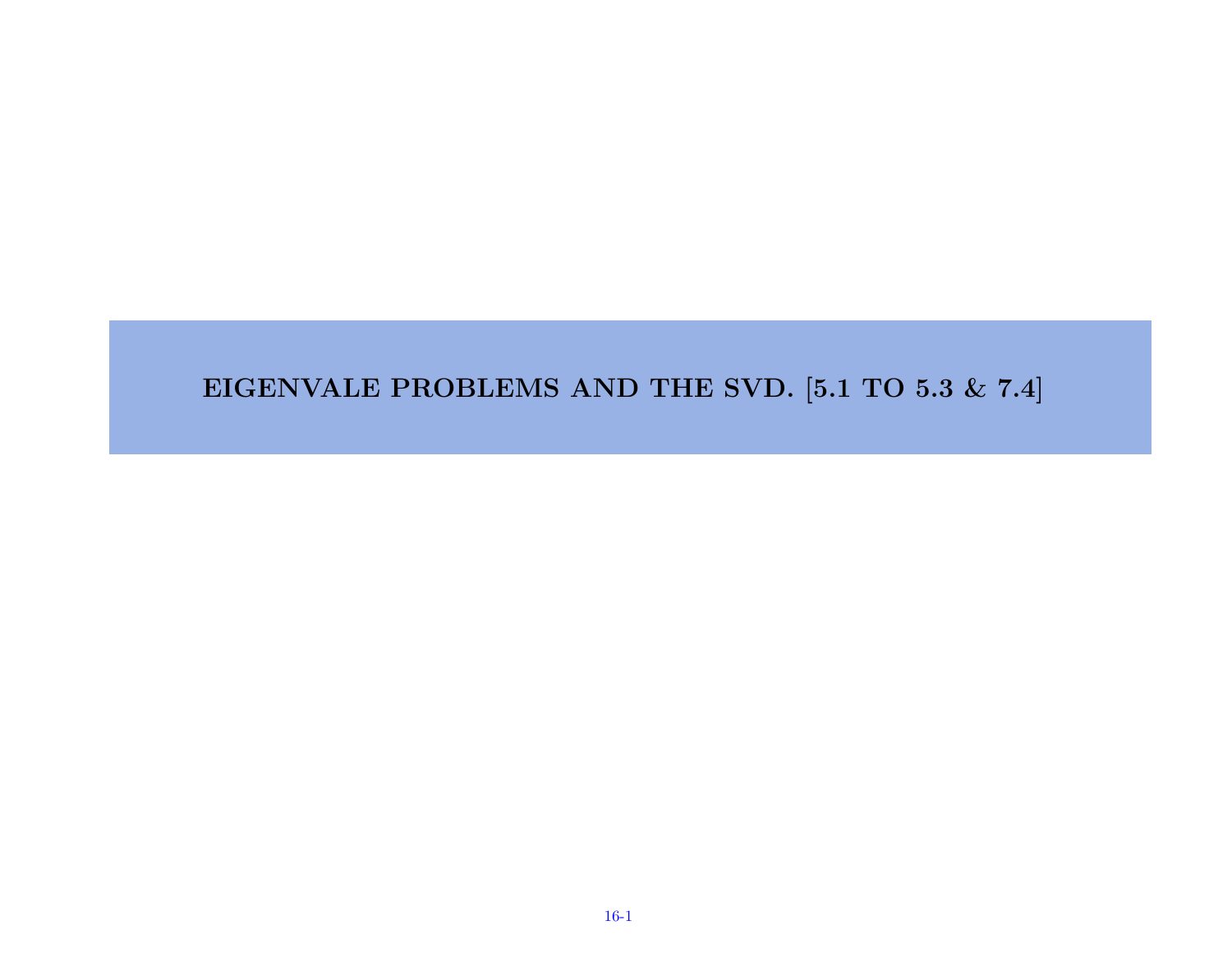Eigenvalue Problems. Introduction

Let A an  $n \times n$  real nonsymmetric matrix. The eigenvalue problem:

$$
Au=\lambda u
$$

 $\lambda \in \mathbb{C}$  : eigenvalue  $u \in \mathbb{C}^n$  : eigenvector

Example:

$$
A = \begin{pmatrix} 2 & 0 \\ 2 & 1 \end{pmatrix}
$$

 $\blacktriangleright$   $\lambda_1 = 1$  with eigenvector  $u_1 = \binom{0}{1}$ 1  $\big)$ 

 $\blacktriangleright$   $\lambda_2 = 2$  with eigenvector  $u_2 = \binom{1}{2}$ 2  $\big)$ 

The set of eigenvalues of  $\bm{A}$  is called the spectrum of  $\bm{A}$ 

16-2 Text: 5.1-5.3 – EIG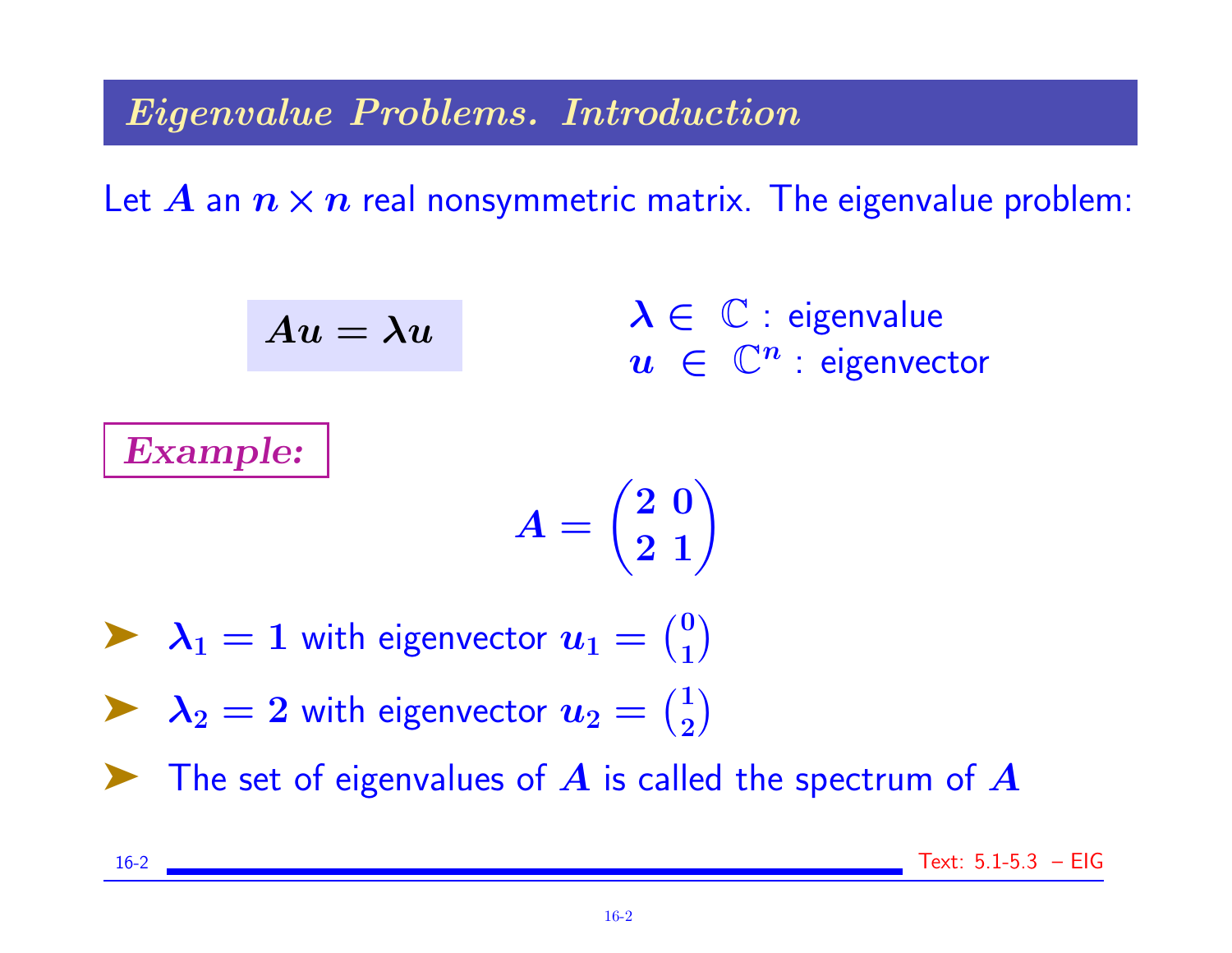### Eigenvalue Problems. Their origins

- Structural Engineering  $[Ku = \lambda Mu]$
- Stability analysis [e.g., electrical networks, mechanical system,..]
- Quantum chemistry and Electronic structure calculations Schrödinger equation..]
- Application of new era: page ranking on the world-wide web.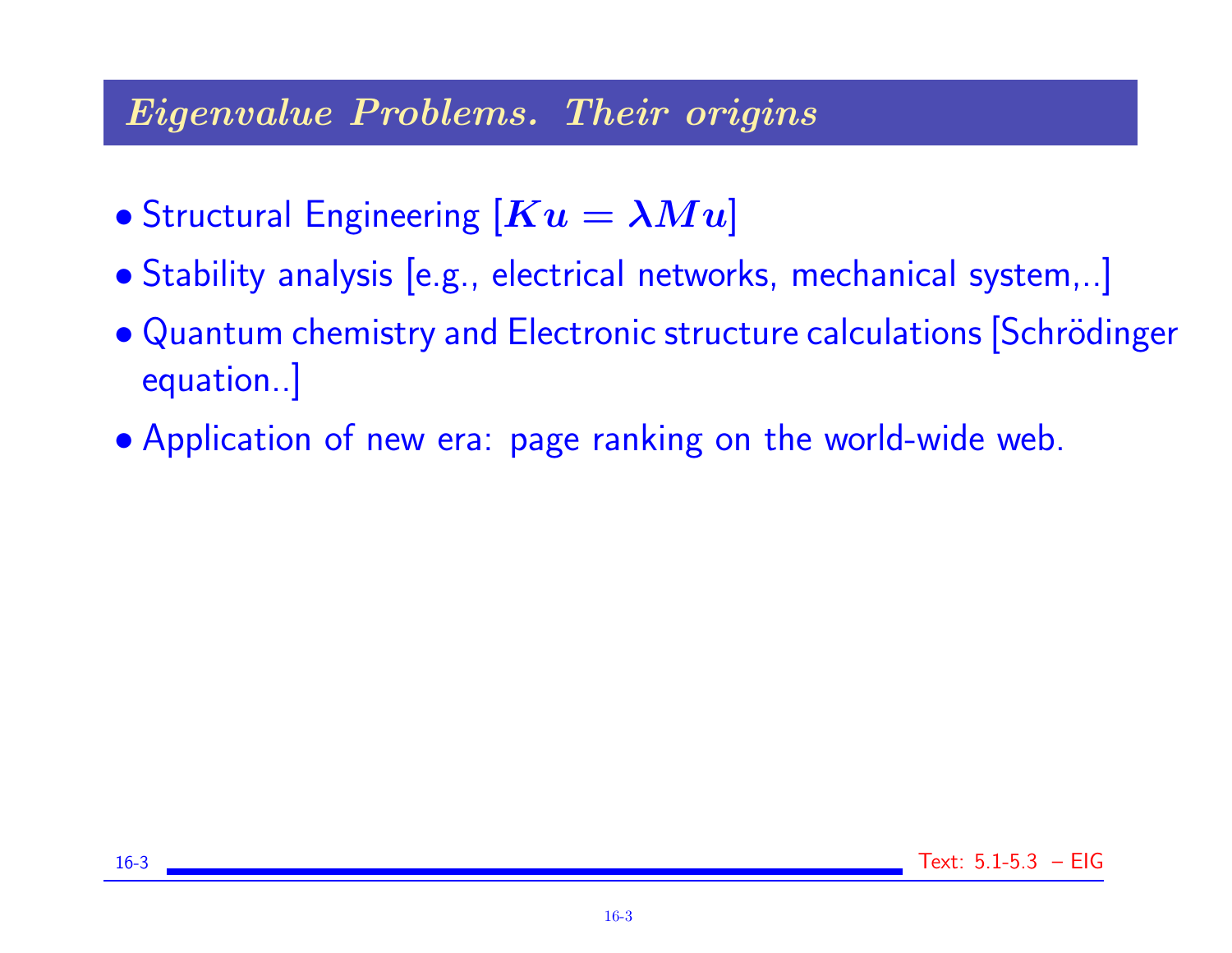### Basic definitions and properties

A scalar  $\lambda$  is called an eigenvalue of a square matrix  $A$  if there exists a nonzero vector u such that  $Au = \lambda u$ . The vector u is called an eigenvector of  $\boldsymbol{A}$  associated with  $\boldsymbol{\lambda}$ .

 $\blacktriangleright$  The set of all eigenvalues of  $A$  is the 'spectrum' of  $A$ . Notation:  $\Lambda(A).$ 

 $\lambda$  is an eigenvalue iff the columns of  $A - \lambda I$  are linearly dependent.

A is an eigenvalue iff  $|\text{det}(A - \lambda I)| = 0$ 

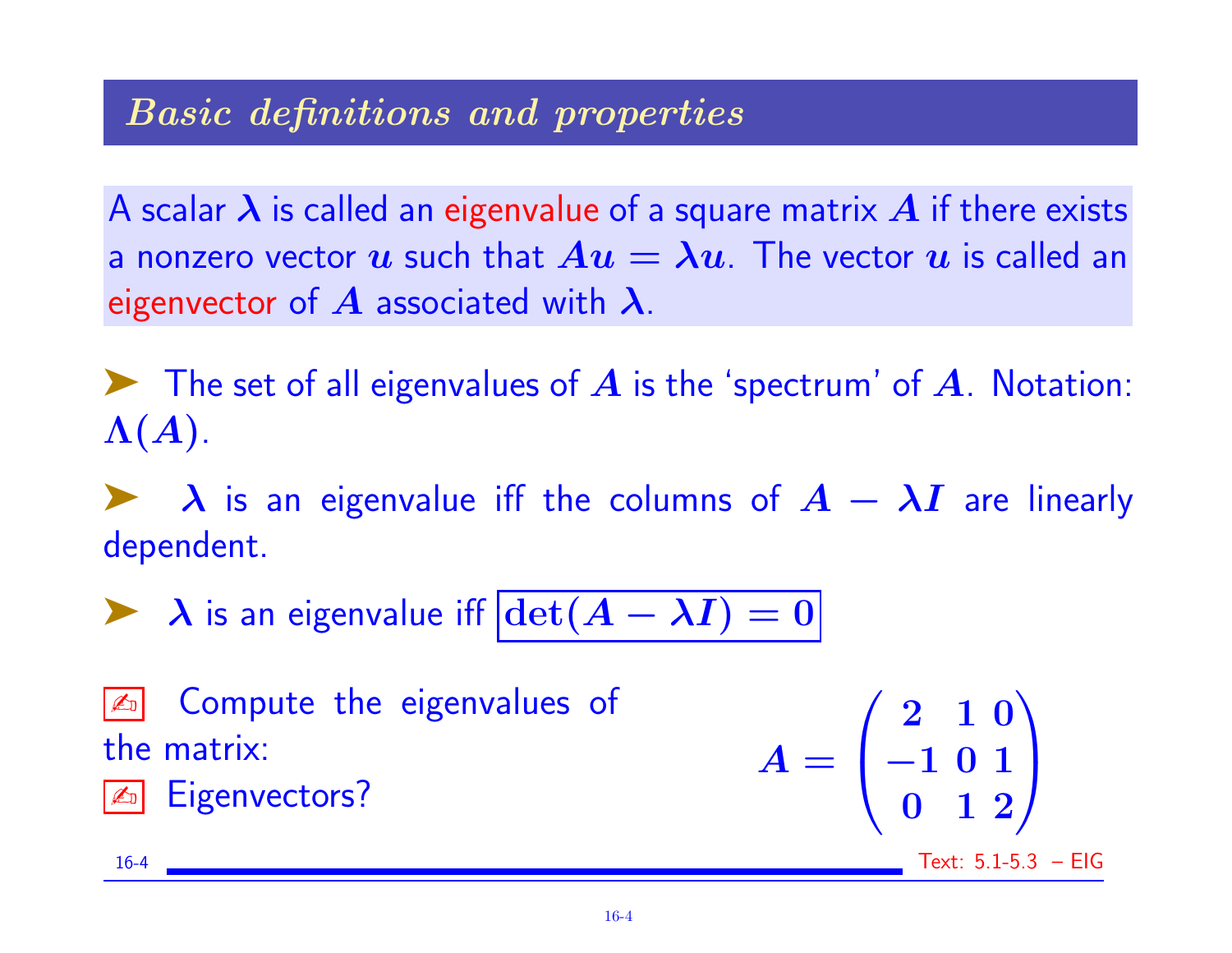Basic definitions and properties (cont.)

◆ An eigenvalue is a root of the Characteristic polynomial:

$$
p_A(\lambda) = \det(A - \lambda I)
$$

So there are  $n$  eigenvalues (counted with their multiplicities). The multiplicity of these eigenvalues as roots of  $p_A$  are called algebraic multiplicities.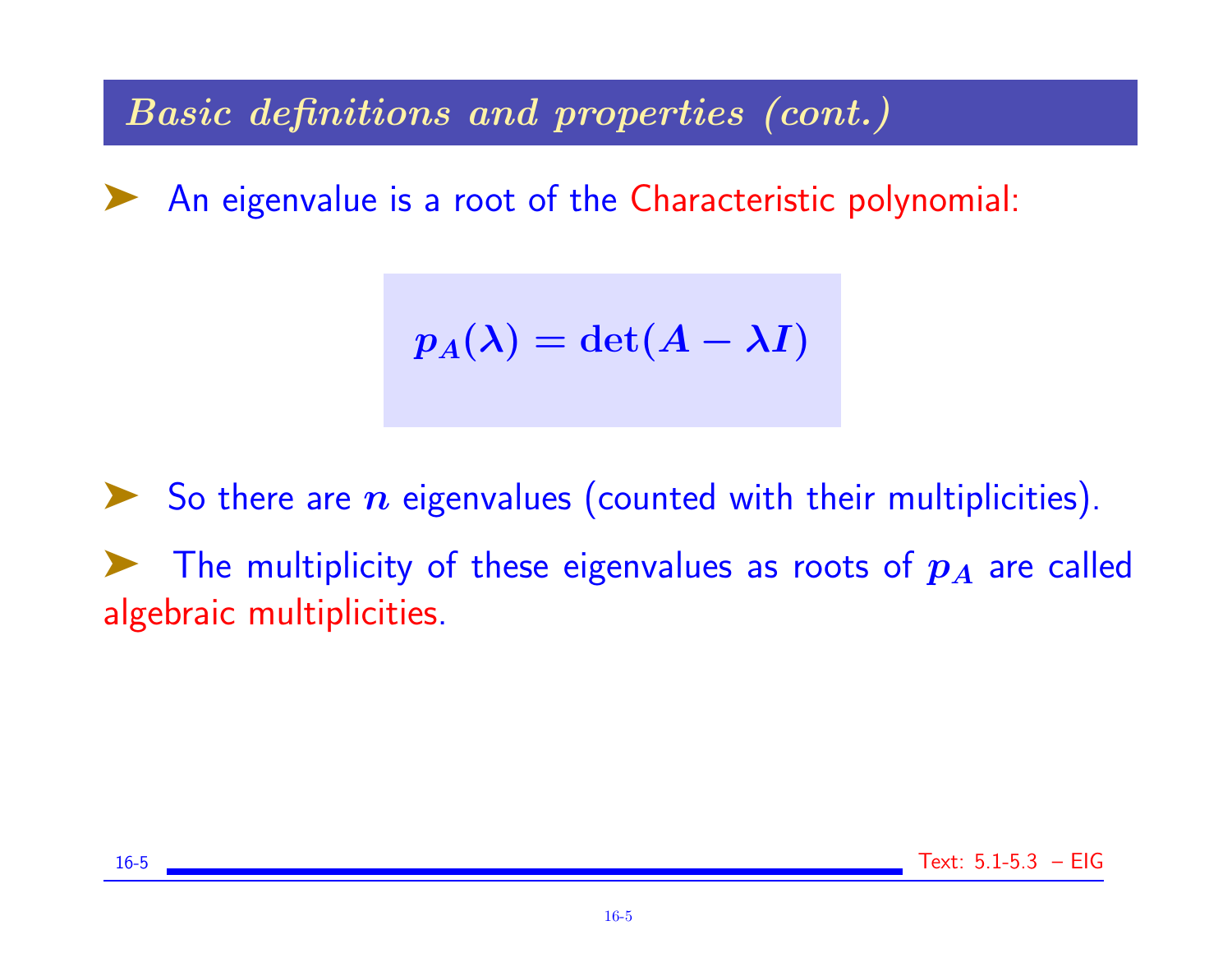$\boxed{\mathbb{Z}^n}$  Find all the eigenvalues of the matrix:

$$
A = \left[ \begin{array}{rrr} 1 & 2 & -4 \\ 0 & 1 & 2 \\ 0 & 0 & 2 \end{array} \right]
$$

Find the associated eigenvectors.

 $\boxed{\mathbb{Z}^n}$  How many eigenvectors can you find if  $a_{33}$  is replaced by one?

- $\boxed{\mathbb{Z}^n}$  Same questions if  $a_{12}$  is replaced by zero.
- **Ext** What are all the eigenvalues of a diagonal matrix?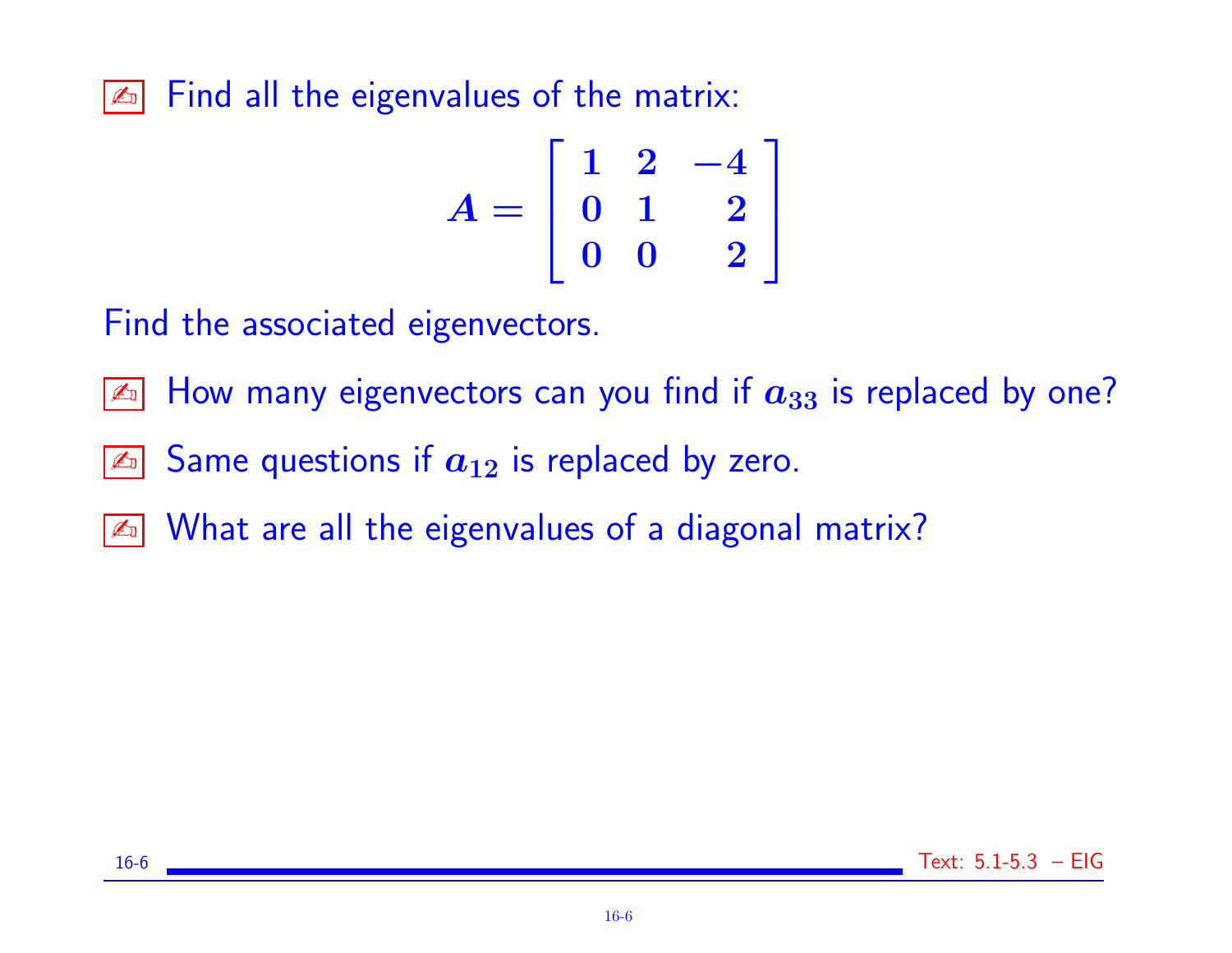$\blacktriangleright$  Two matrices  $\blacktriangle$  and  $\blacktriangleright$  are similar if there exists an invertible matrix  $V$  such that

$$
A = VBV^{-1}
$$

A and B represent the same linear mapping in 2 different bases.

 $\boxed{\mathbb{Z}^n}$  Explain why [Hint: Assume a column of V represents one basis vector of the new basis expressed in the old basis...]

Solution: Let  $A$  be linear mapping represented in standard basis  $e_1, \cdots, e_n$  (the 'old' basis). Consider a 'new' basis  $v_1, v_2, \cdots, v_n$ . Assume each  $\bm{v_i}$  is expressed in the old basis and let  $\bm{V} = [\bm{v_1, v_2, ..., v_n}].$ A vector  $s$  in the new basis is expressed as  $Vs$  in the old basis (explain). Linear mapping applied to this vector is  $t = A(Vs)$ . This is expressed in old basis. Then  $t=V(V^{-1}AVs)$  expresses the result in new basis:  $\boldsymbol{B} = \boldsymbol{V}^{-1} \boldsymbol{A} \boldsymbol{V} \boldsymbol{s}$  represents mapping  $\boldsymbol{A}$  in basis  $V$ .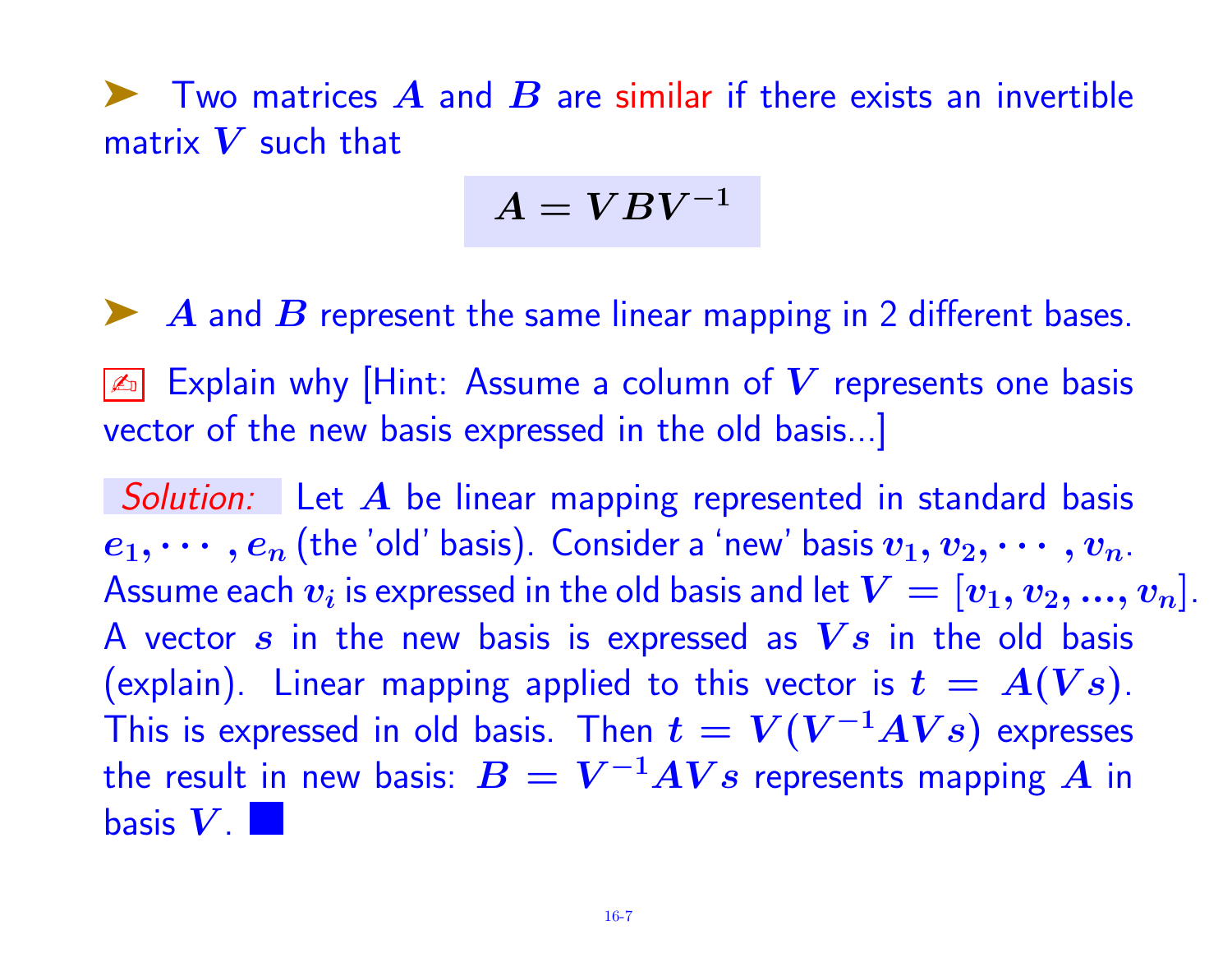$\boxed{\mathbb{Z}^n}$  Show:  $\bm{A}$  and  $\bm{B}$  have the same eigenvalues. What about eigenvectors?

Definition:  $\mathbf{A}$  is diagonalizable if it is similar to a diagonal matrix

➤ Note : not all matrices are diagonalizable

Theorem 1: A matrix is diagonalizable iff it has  $n$  linearly independent eigenvectors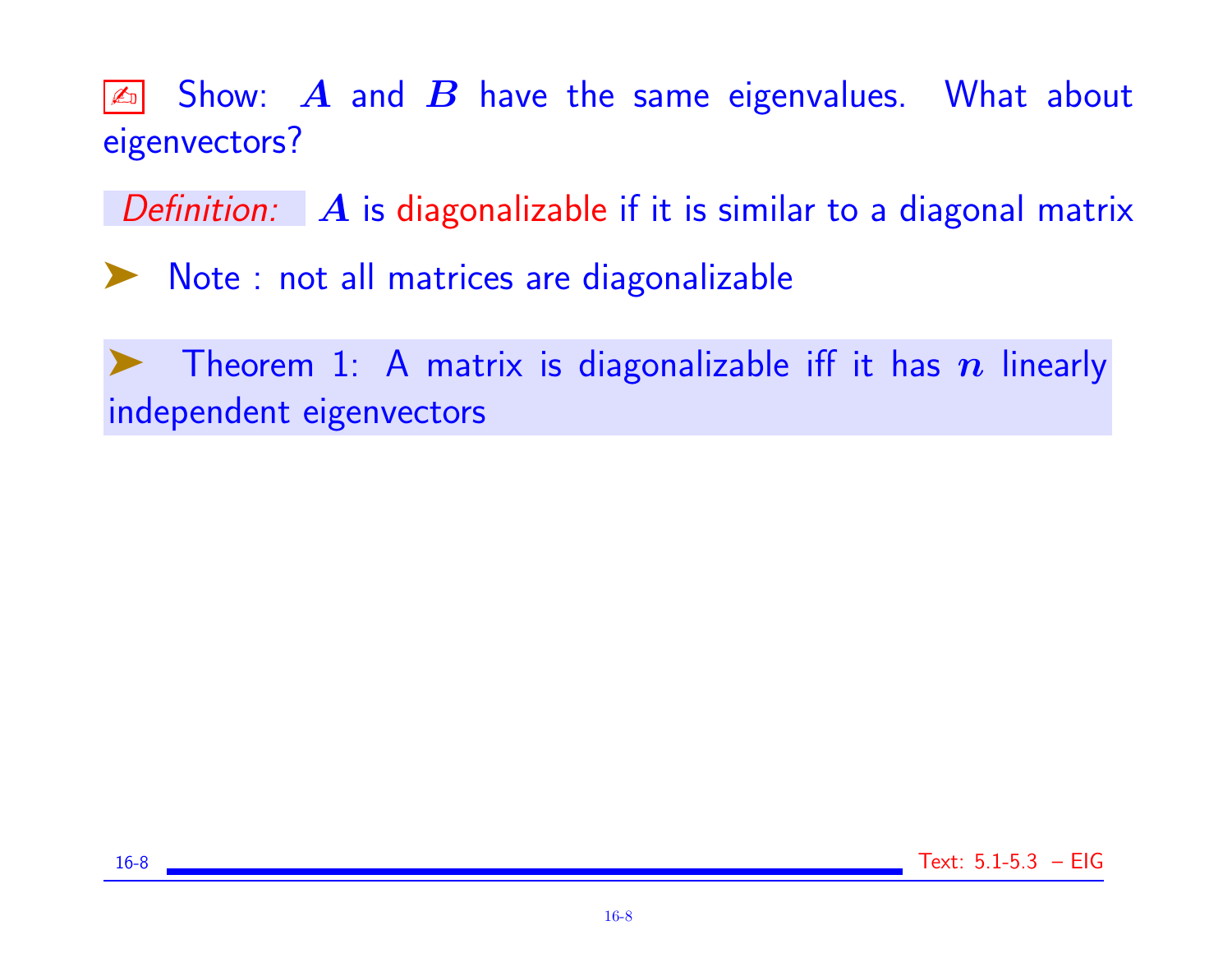Example: | Which of these matrices is/are diagonalizable

$$
A = \begin{bmatrix} 1 & 1 & 0 \\ 0 & 2 & 1 \\ 0 & 0 & 3 \end{bmatrix} \quad B = \begin{bmatrix} 1 & 1 & 0 \\ 0 & 1 & 1 \\ 0 & 0 & 1 \end{bmatrix} \quad C = \begin{bmatrix} 1 & 1 & 0 \\ 0 & 1 & 1 \\ 0 & 0 & 2 \end{bmatrix}
$$

➤ Theorem 2: The eigenvectors associated with distinct eigenvalues are linearly independent

 $\boxed{\mathbb{Z}^n}$  Prove the result for 2 distinct eigenvalues

Solution: Let  $Au_1 = \lambda_1 u_1$  and  $Au_2 = \lambda_2 u_2$  with  $\lambda_1 \neq \lambda_2$ . We prove that if  $\alpha_1u_1 + \alpha_2u_2 = 0$  then we must have  $\alpha_1 =$  $\alpha_2 = 0$ . Multiply  $\alpha_1 u_1 + \alpha_2 u_2 = 0$  by  $A - \lambda_1 I$ : then

$$
\begin{array}{c}\n(A-\lambda_1I)[\alpha_1u_1+\alpha_2u_2]=0\rightarrow\\ \n\alpha_1(A-\lambda_1I)u_1+\alpha_2(A-\lambda_1I)u_2=0\rightarrow\\ \n0+\alpha_2(\lambda_2-\lambda_1I)u_2=0\n\end{array}
$$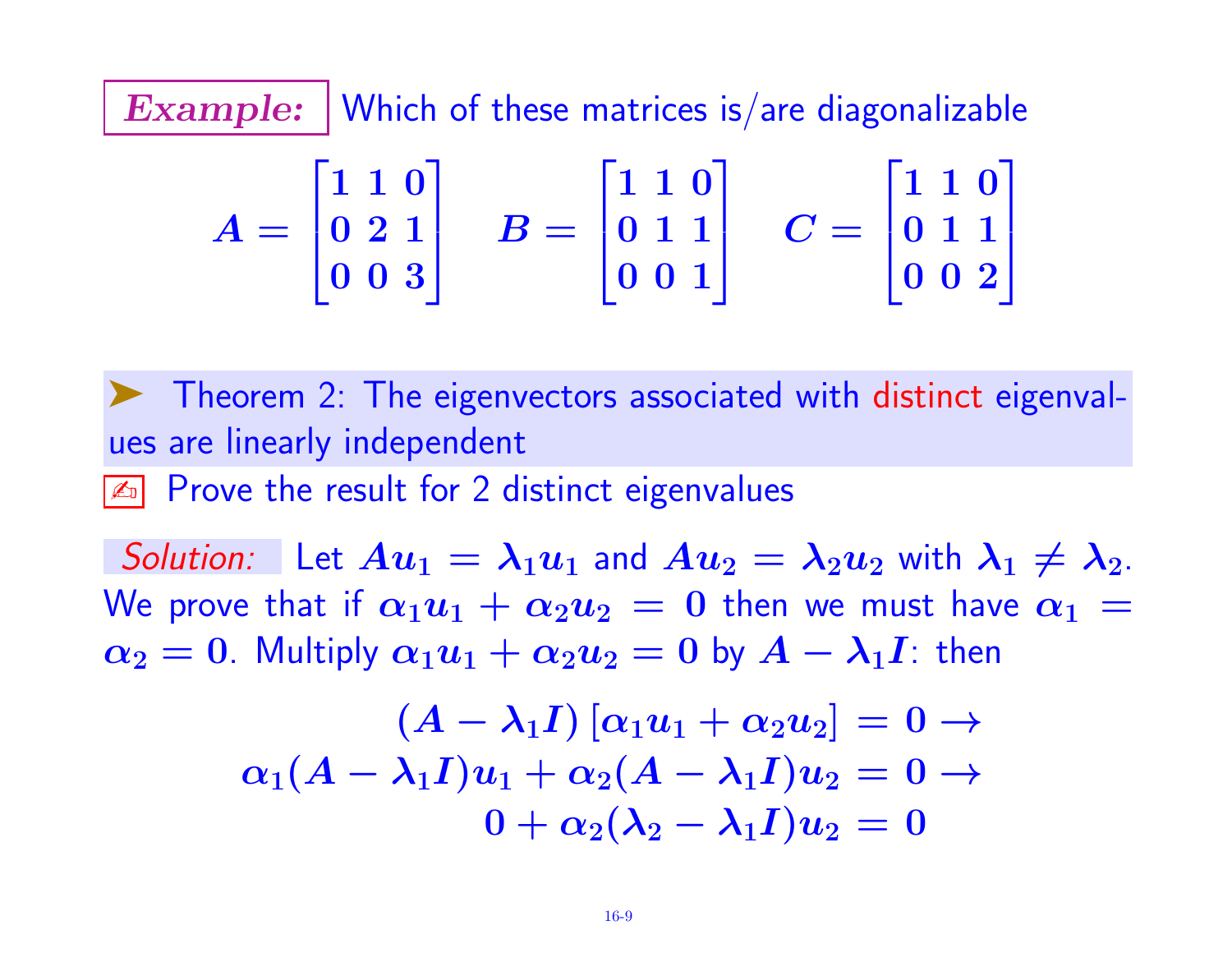Since  $\lambda_2 \neq \lambda_1$  we must have  $\alpha_2 = 0$ . Similar argument will show that  $\alpha_1 = 0$ .

 $\blacktriangleright$  Consequence: if all eigenvalues of a matrix  $A$  are simple then  $A$ is diagonalizable.

Theorem 3: A symmetric matrix has real eigenvalues and is diagonalizable. In addition  $A$  admits a set of orthonormal eigenvectors.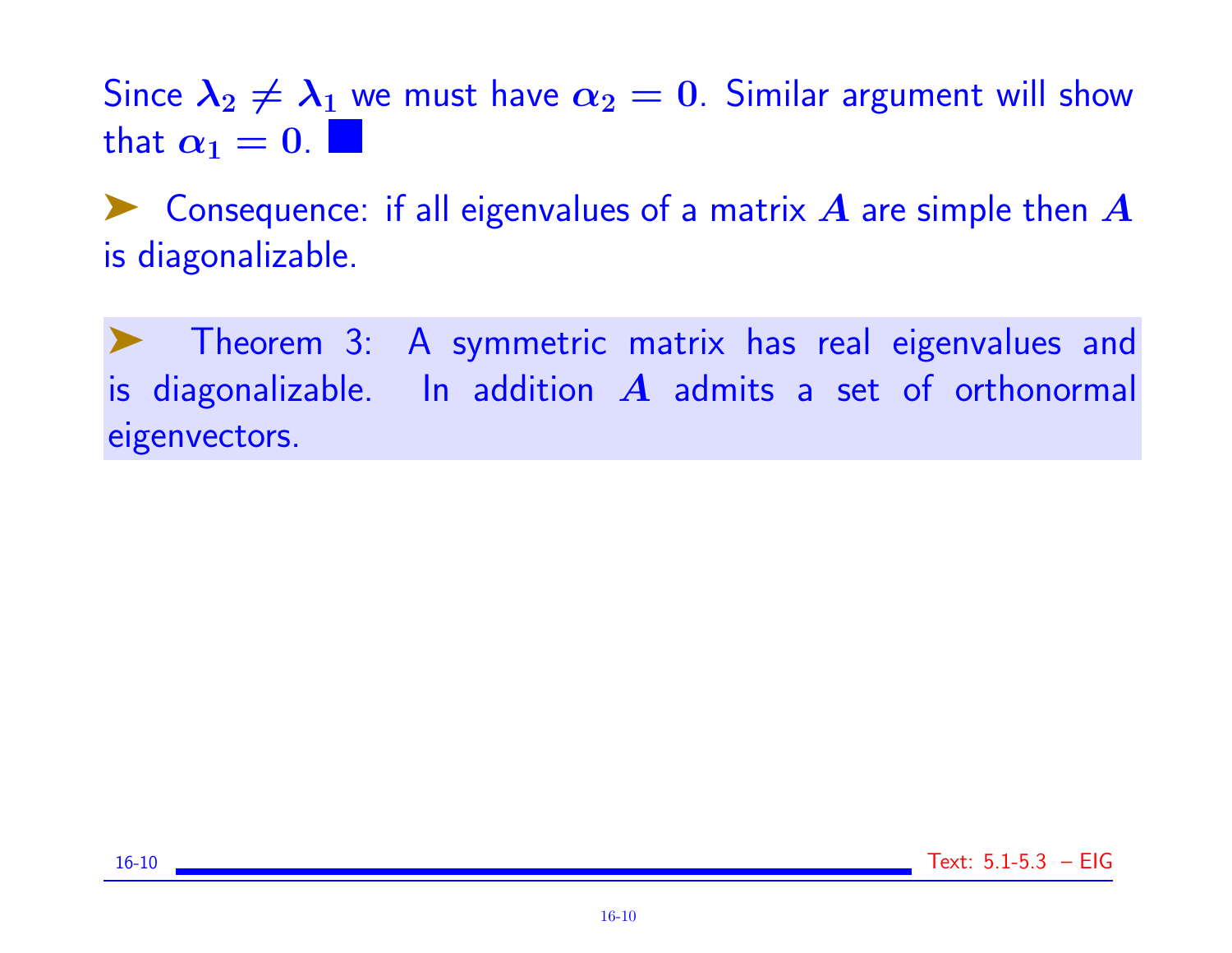### Transformations that Preserve Eigenstructure

Shift  $B = A - \sigma I$ :  $Av = \lambda v \Longleftrightarrow Bv = (\lambda - \sigma)v$ eigenvalues move, eigenvectors remain the same.

Poly-

- nomial  $Bv = p(\lambda)v$  $B = p(A) = \alpha_0 I + \cdots + \alpha_n A^n$ :  $Av = \lambda v \Leftrightarrow$ eigenvalues transformed, eigenvectors remain the same.
- Invert  $B = A^{-1}$ :  $Av = \lambda v \Longleftrightarrow Bv = \lambda^{-1}v$ eigenvalues inverted, eigenvectors remain the same.

 $\boxed{\mathbb{Z}}$  Let  $A$  be diagonalizable. How would you compute  $p(A)$  if  $p$  is a high degree polynomial? [Hint: start with  $\bm{A^k}]$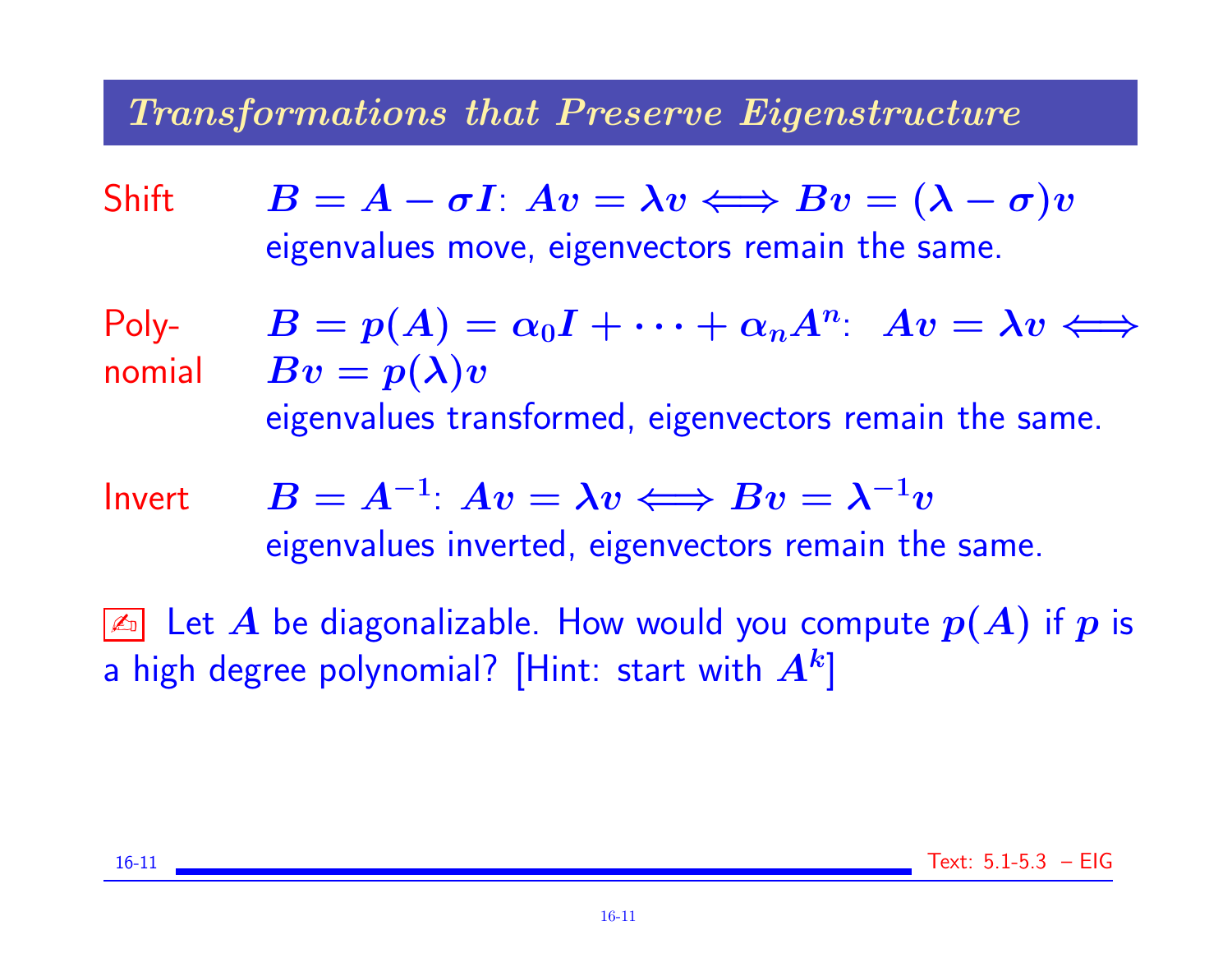### The Singular Value Decomposition (SVD)

Theorem For any matrix  $A \in \mathbb{R}^{m \times n}$  there exist orthogonal matrices  $\overline{U} \in \mathbb{R}^{m \times m}$  and  $V \in \mathbb{R}^{n \times n}$  such that  $A = U \Sigma V^T$ 

where  $\Sigma$  is a diagonal matrix with entries  $\sigma_{ii} \geq 0$ .

$$
\sigma_{11} \geq \sigma_{22} \geq \cdots \sigma_{pp} \geq 0 \text{ with } p = \min(n,m)
$$

 $\blacktriangleright$  The  $\sigma_{ii}$  are the singular values of A.

 $\blacktriangleright \sigma_{ii}$  is denoted simply by  $\sigma_i$ 



16-12 Text: 7.4 – SVD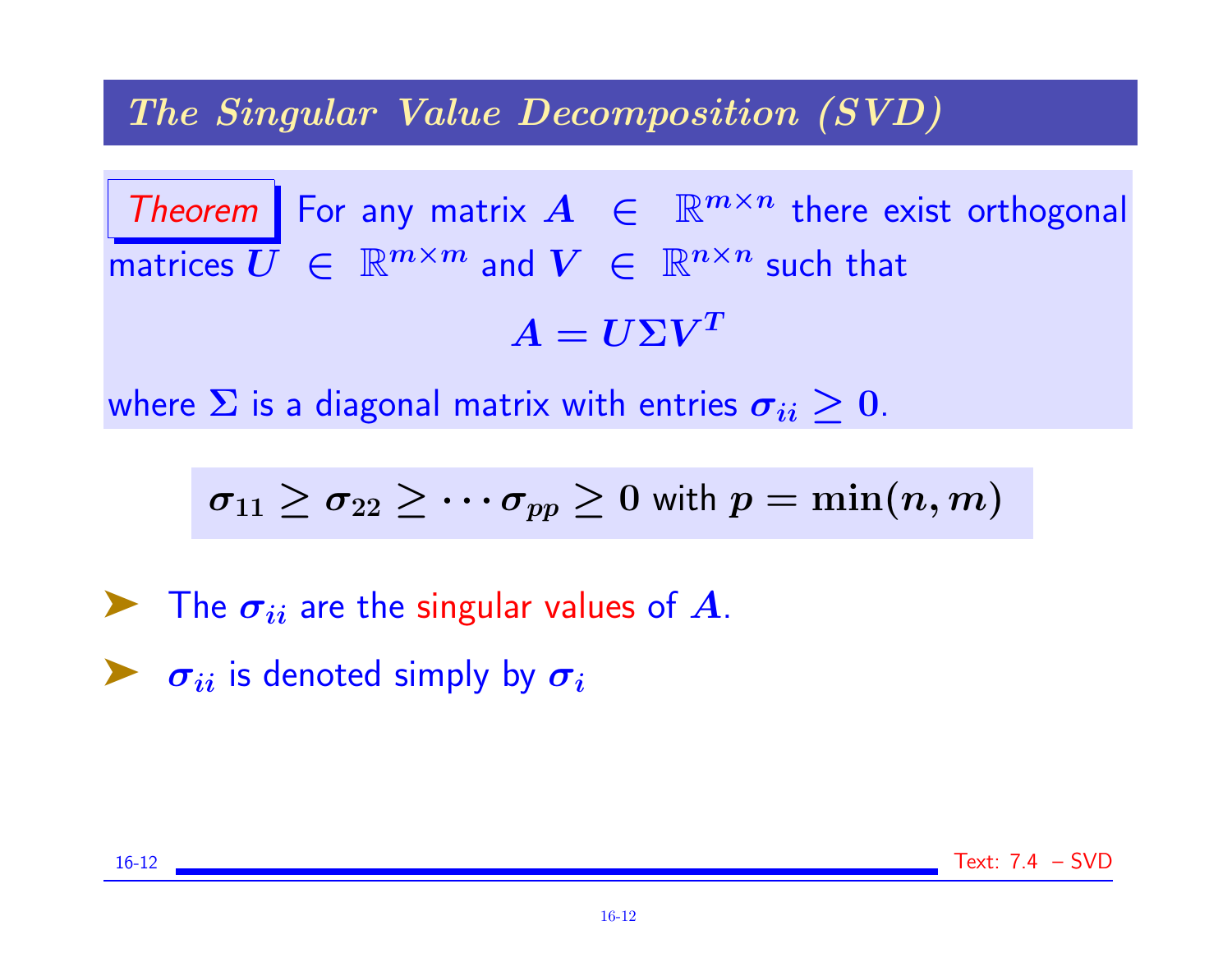

16-13 Text: 7.4 – SVD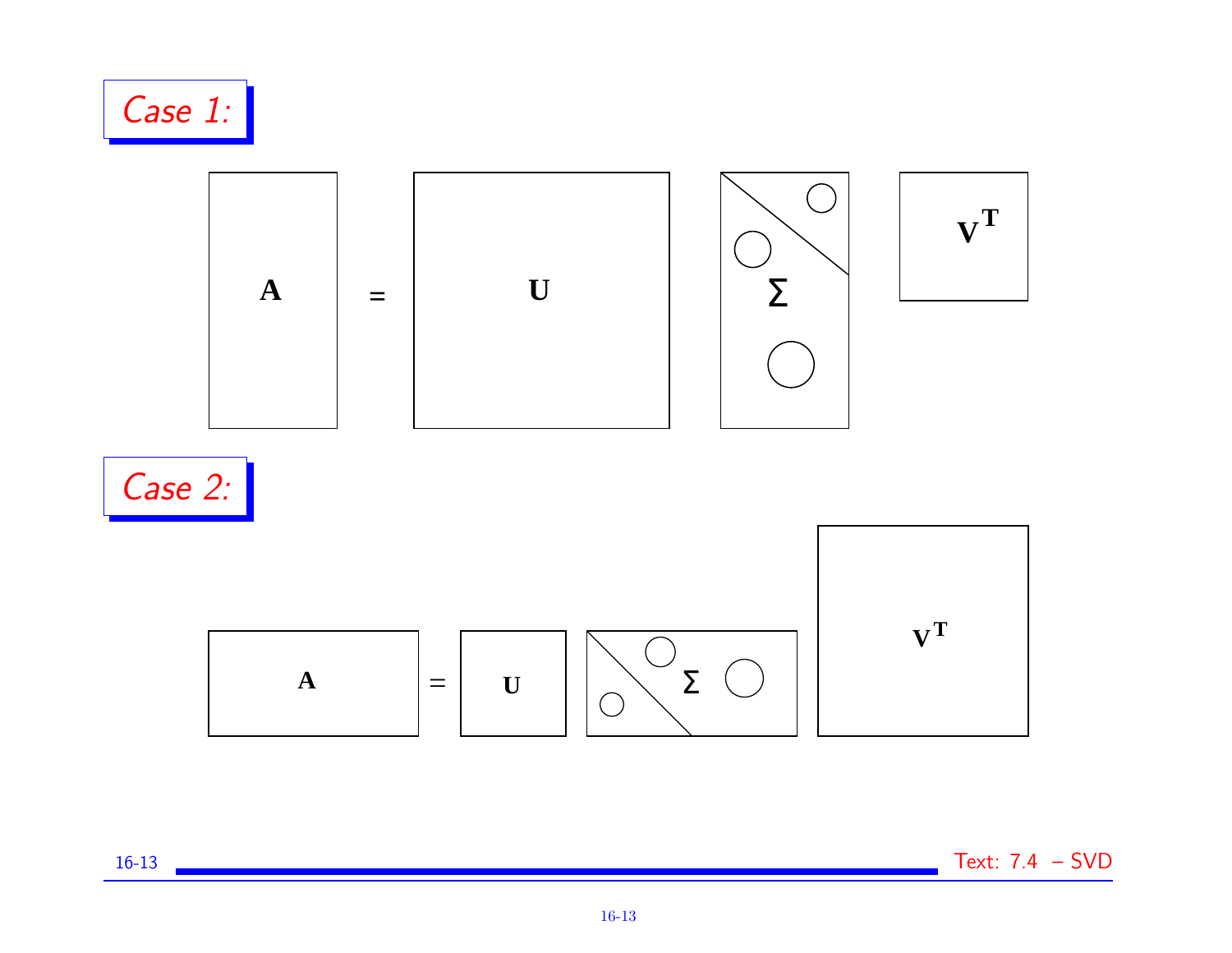### The "thin" SVD

➤ Consider the Case-1. It can be rewritten as

$$
A = \left[U_1 U_2\right]\binom{\Sigma_1}{0}\ \ V^T
$$

Which gives:

$$
A = U_1 \Sigma_1 \ V^T
$$

where  $U_1$  is  $m \times n$  (same shape as A), and  $\Sigma_1$  and  $V$  are  $n \times n$ 

➤ referred to as the "thin" SVD. Important in practice.

 $\boxed{\mathbb{Z}^n}$  How can you obtain the thin SVD from the QR factorization of A and the SVD of an  $n \times n$  matrix?

16-14 Text: 7.4 – SVD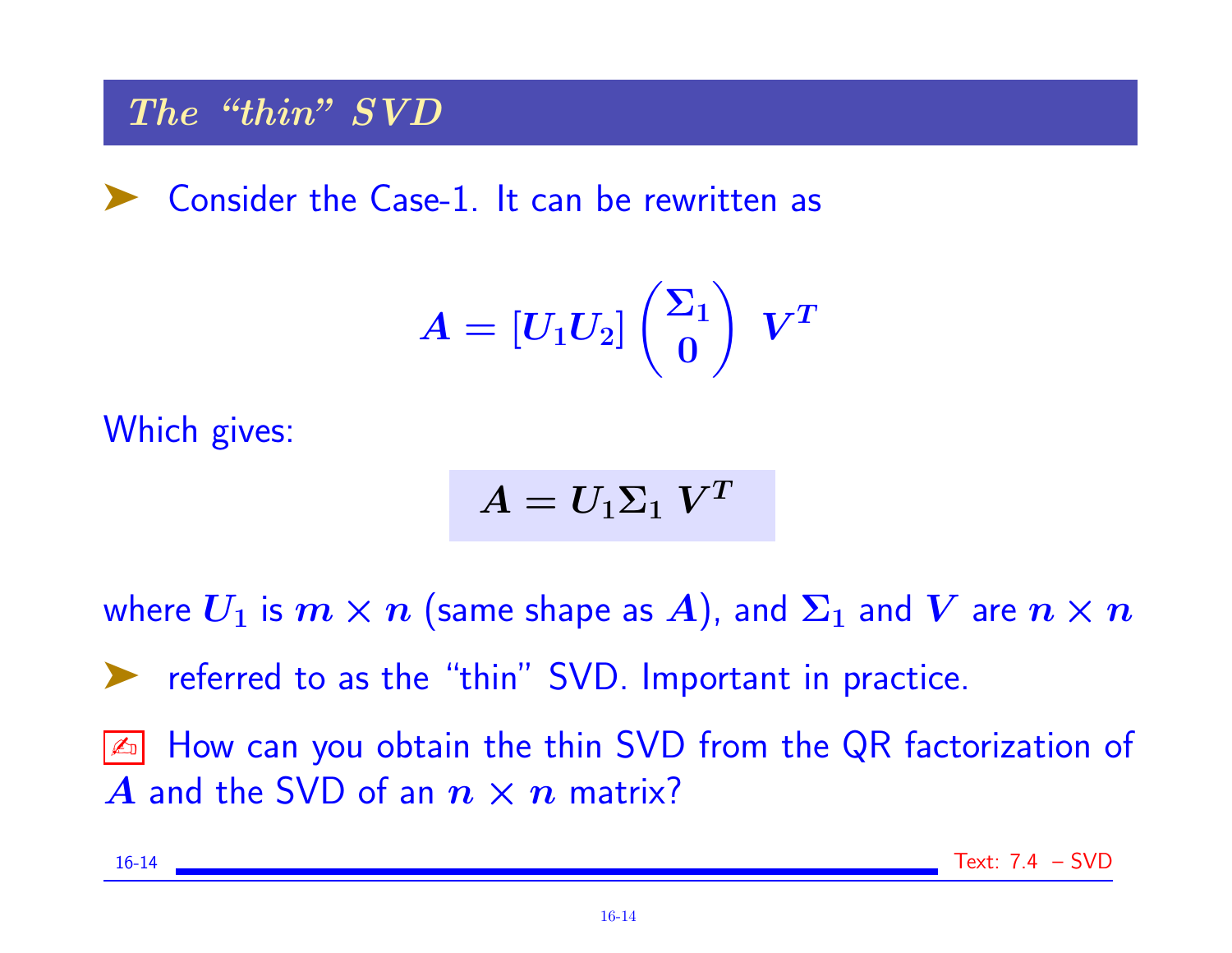A few properties. Assume that

$$
\sigma_1 \geq \sigma_2 \geq \cdots \geq \sigma_r > 0 \text{ and } \sigma_{r+1} = \cdots = \sigma_p = 0
$$

Then:

- rank $(A) = r =$  number of nonzero singular values.
- Ran(A) =  ${\rm span}\{u_1, u_2, \ldots, u_r\}$
- $Null(A) = span{v_{r+1}, v_{r+2}, \ldots, v_n}$
- $\bullet$  The matrix  $A$  admits the SVD expansion:

$$
A = \sum_{i=1}^r \sigma_i u_i v_i^T
$$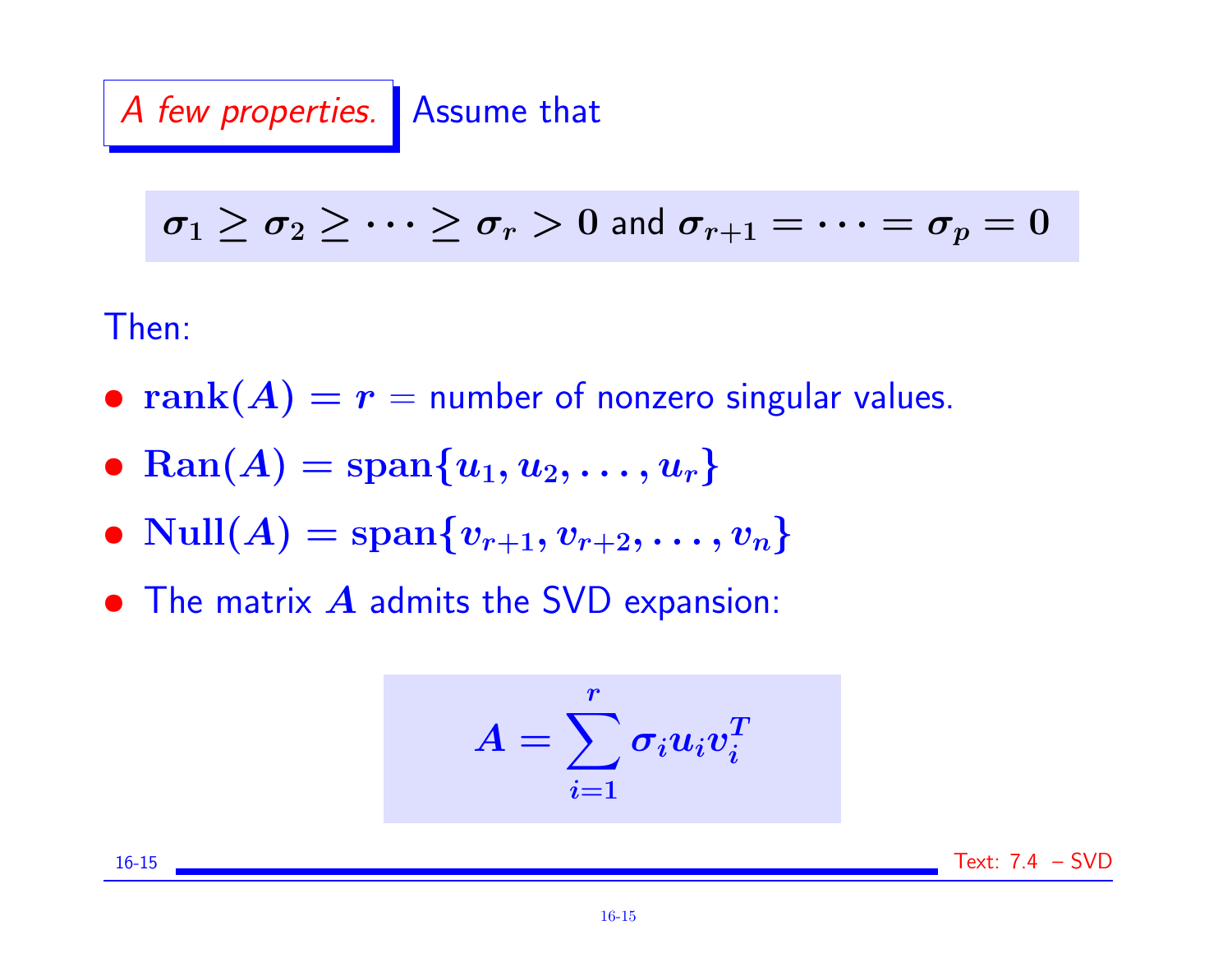## Rank and approximate rank of a matrix

 $\blacktriangleright$  The number of nonzero singular values r equals the rank of  $A$ ➤ In practice: zero singular values replaced by small values due to noise.

➤ Can define approximate rank: rank obtained by 'neglecting smallest singular values'

Example: Let  $A$  a matrix with singular values

| $\sigma_1=10.0;$  | $\sigma_2=6.0;$      | $\sigma_3 = 3.0;$    |
|-------------------|----------------------|----------------------|
| $\sigma_4=0.030;$ | $\sigma_5 = 0.0130;$ | $\sigma_6 = 0.0010;$ |

 $\sigma_4, \sigma_5, \sigma_6$ , are likely due to noise - so approximate rank is 3.

 $Rigorous$  way of stating this exists  $-$  but beyond scope of this class [see csci 5304]

16-16 Text: 7.4 – SVD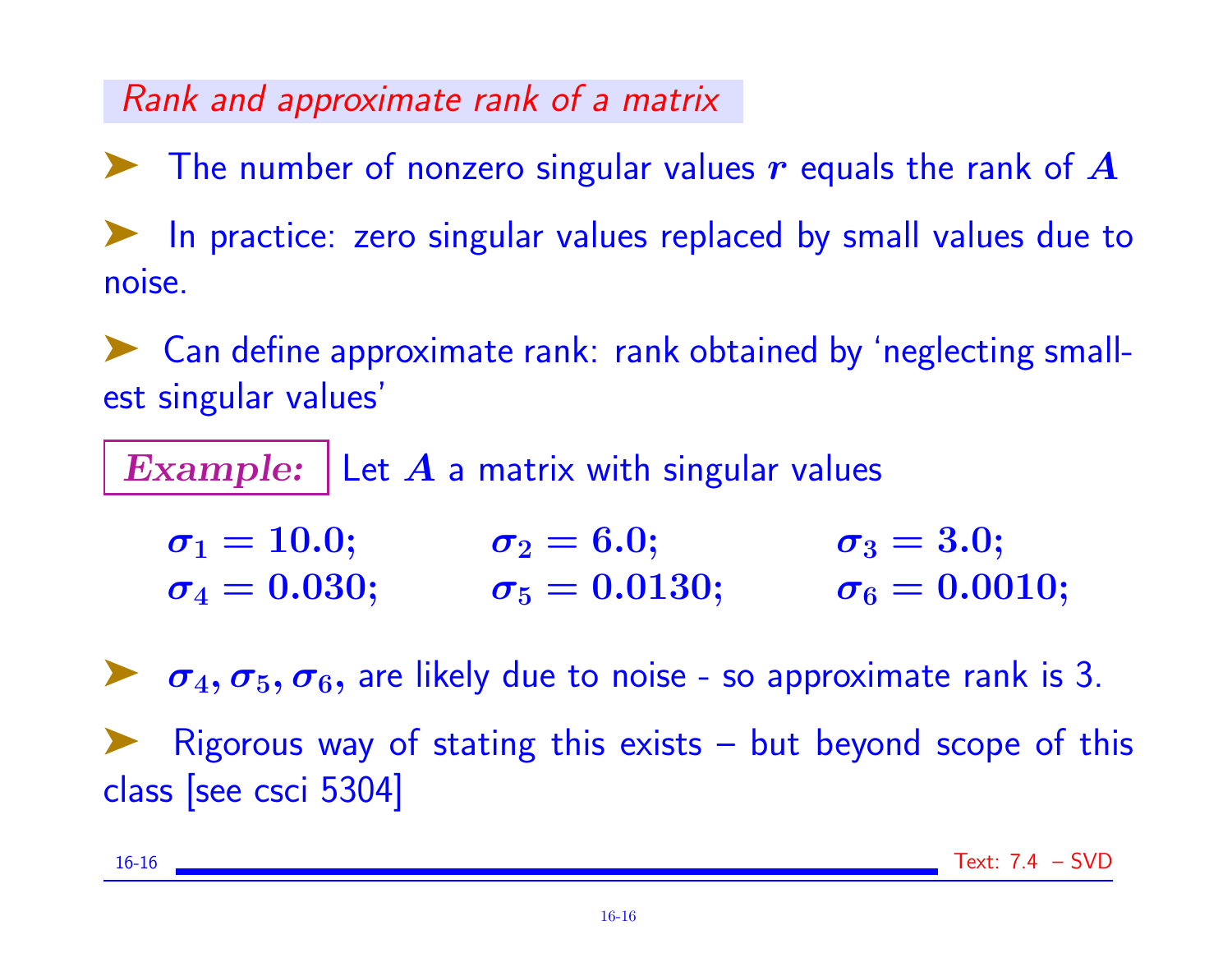### Right and Left Singular vectors:

$$
Av_i = \sigma_i u_i
$$

$$
A^T u_j = \sigma_j v_j
$$

$$
\blacktriangleright \text{ Consequence } A^T A v_i = \sigma_i^2 v_i \text{ and } AA^T u_i = \sigma_i^2 u_i
$$

Right singular vectors  $(v_i)$  are eigenvectors of  $A^T A$ 

 $\blacktriangleright$  Left singular vectors  $(u_i\text{'s})$  are eigenvectors of  $AA^T$ 

Possible to get the SVD from eigenvectors of  $AA<sup>T</sup>$  and  $A<sup>T</sup>A$ – but: difficulties due to non-uniqueness of the SVD

16-17 Text: 7.4 – SVD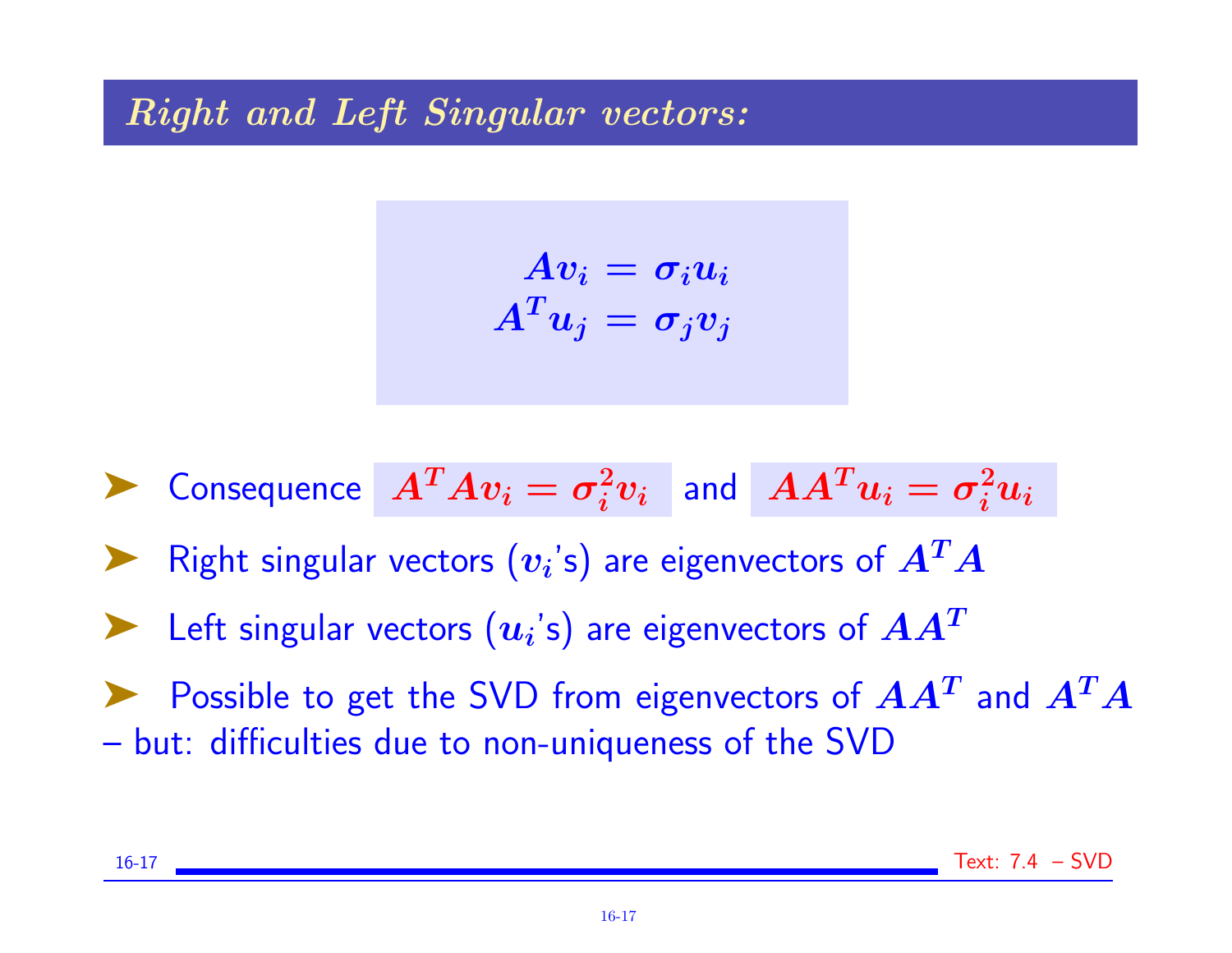# A few applications of the SVD

Many methods require to approximate the original data (matrix) by a low rank matrix before attempting to solve the original problem

➤ Regularization methods require the solution of a least-squares linear system  $Ax = b$  approximately in the 'dominant singular' space of  $\boldsymbol{A}$ 

➤ The Latent Semantic Indexing (LSI) method in information retrieval, performs the "query" in the dominant singular space of A

Methods utilizing Principal Component Analysis, e.g. Face Recognition.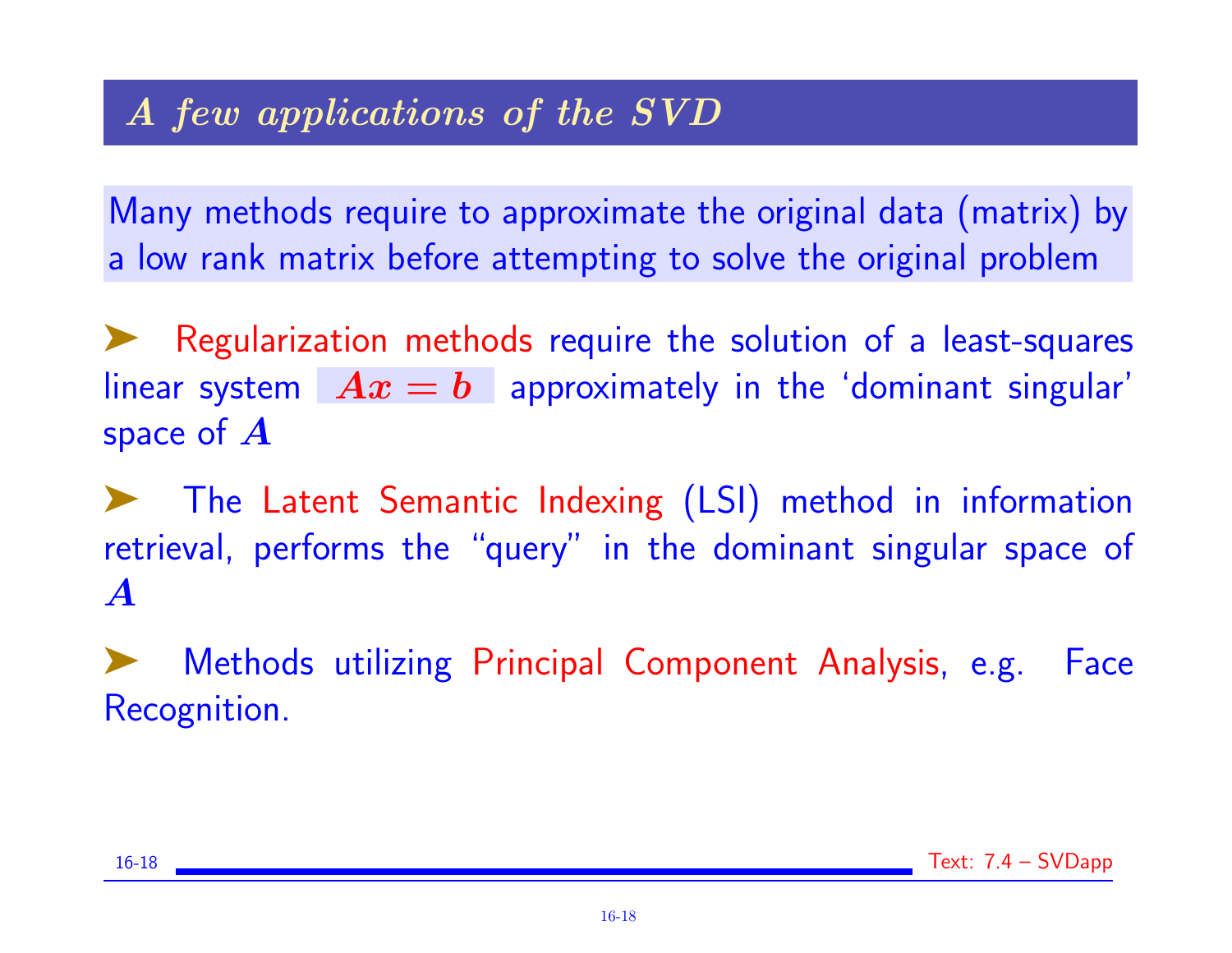### Information Retrieval: Vector Space Model

Given: a collection of documents (columns of a matrix  $A$ ) and a query vector q.



Collection represented by an  $m \times n$  term by document matrix with  $a_{ij} = L_{ij}G_iN_j$ 

Queries ('pseudo-documents')  $q$  are represented similarly to a column

16-19 Text: 7.4 – SVDapp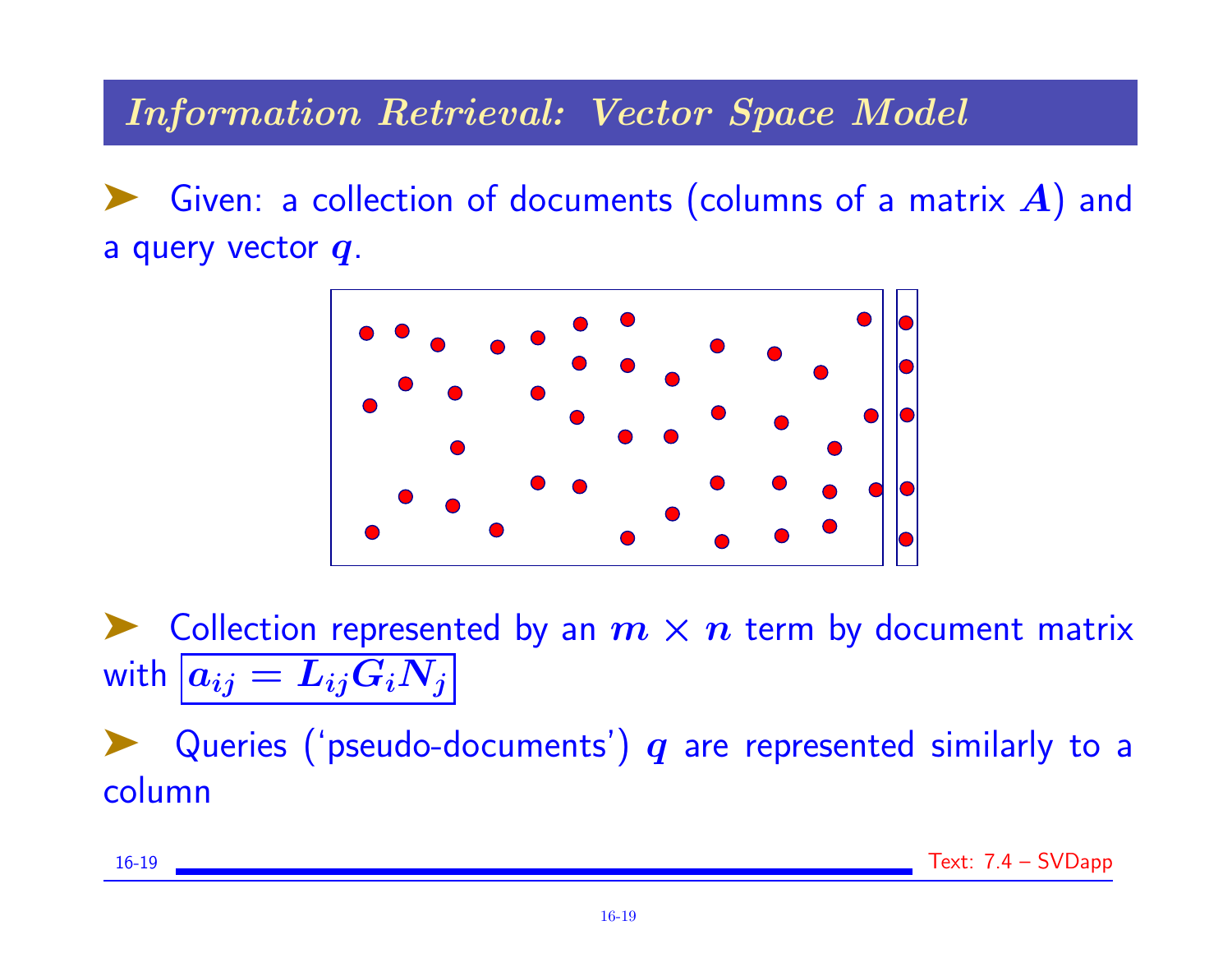Vector Space Model - continued

 $\blacktriangleright$  Problem: find a column of  $A$  that best matches  $q$ 

Similarity metric: angle between column  $c$  and query  $q$ 

$$
\cos \theta(c,q) = \frac{|c^T q|}{\|c\| \|q\|}
$$

➤ To rank all documents we need to compute

$$
s=A^Tq
$$

 $\blacktriangleright$  s = similarity vector.

Literal matching – not very effective.

Problems with literal matching: *polysemy, synonymy*,...

16-20 Text: 7.4 – SVDapp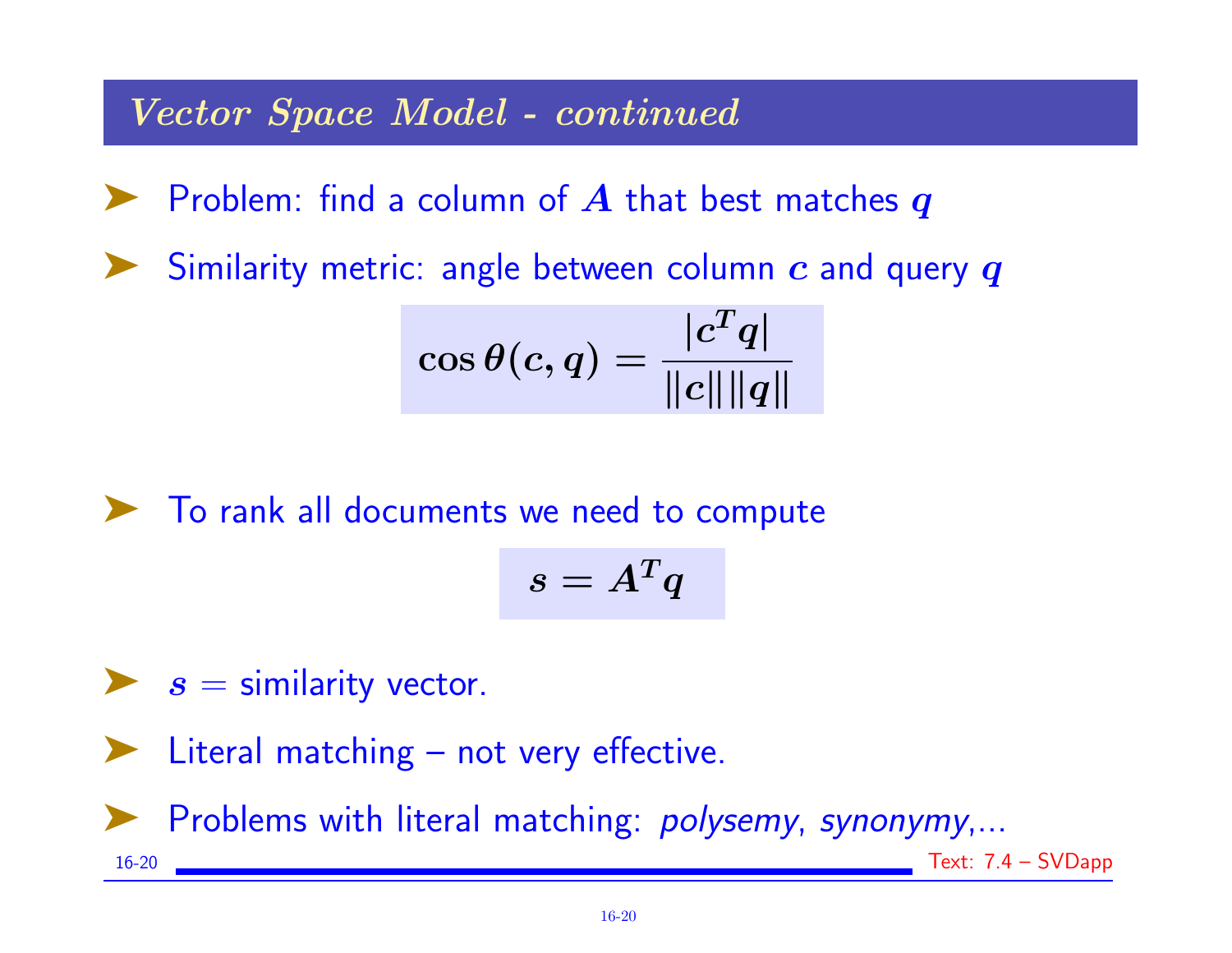Solution: Extract intrinsic information – or underlying "semantic" information –

 $\blacktriangleright$  LSI: replace matrix  $\bm{A}$  by a low rank approximation using the Singular Value Decomposition (SVD)

$$
A = U\Sigma V^T \quad \rightarrow \quad A_k = U_k \Sigma_k V_k^T
$$

- $\blacktriangleright U_k$ : term space,  $V_k$ : document space.
- Refer to this as Truncated SVD (TSVD) approach
- Amounts to replacing small sing. values of  $\boldsymbol{A}$  by zeros

New similarity vector:

$$
s_k = A_k^T q = V_k \Sigma_k U_k^T q
$$

16-21 Text: 7.4 – SVDapp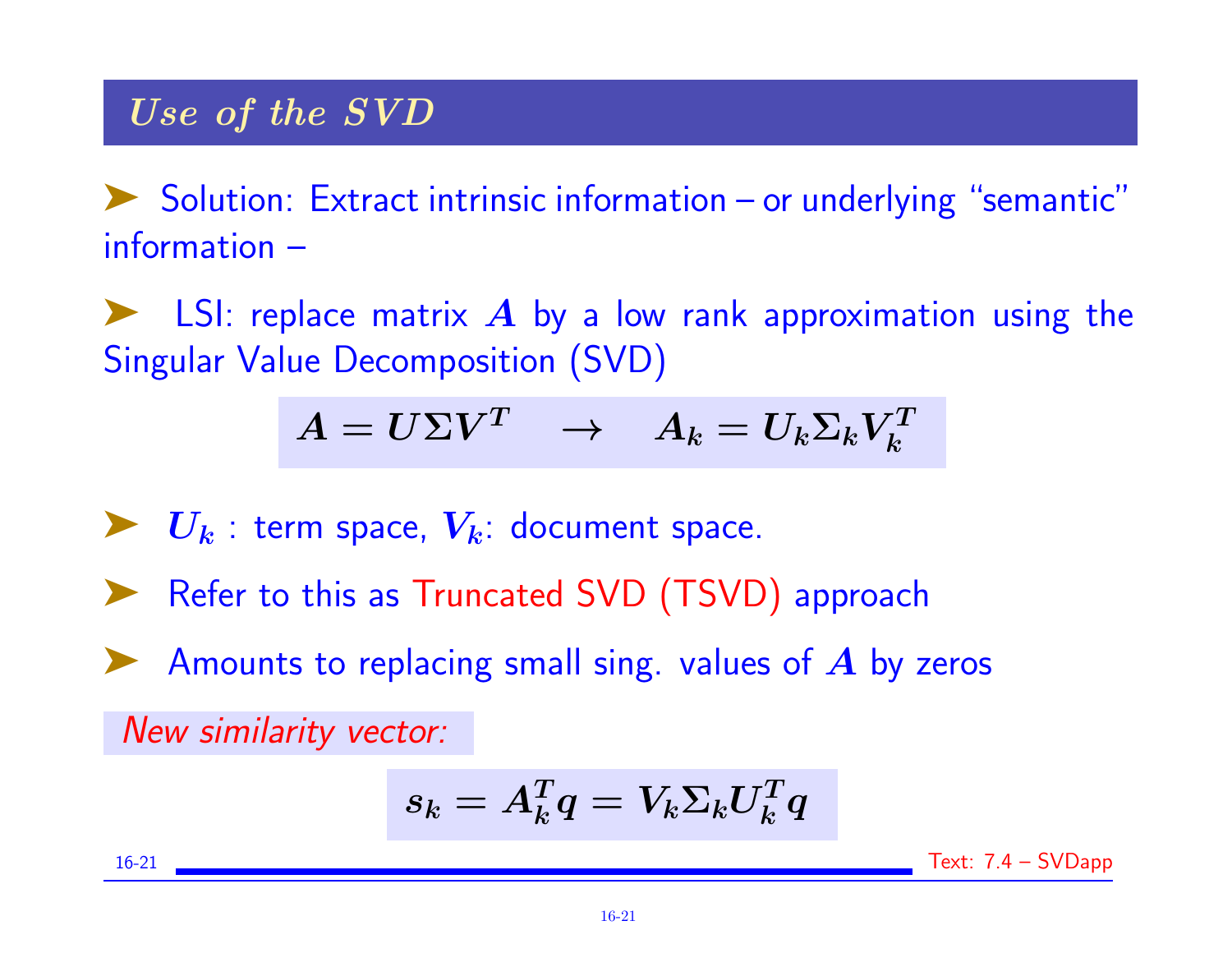### LSI : an example

|  | %% D1 : INFANT & TODDLER first aid<br>%% D2 : BABIES & CHILDREN's room for your HOME                                                                                                                                                        |
|--|---------------------------------------------------------------------------------------------------------------------------------------------------------------------------------------------------------------------------------------------|
|  |                                                                                                                                                                                                                                             |
|  | W. D3 : CHILD SAFETY at HOME<br>W. D4 : Your BABY's HEALTH and SAFETY<br>W. D5 : BABY PROOFING basics<br>W. D6 : Your GUIDE to easy rust PROOFING<br>W. D7 : Beanie BABIES collector's GUIDE<br>W. D7 : Beanie BABIES collector's GUIDE<br> |
|  |                                                                                                                                                                                                                                             |
|  |                                                                                                                                                                                                                                             |
|  |                                                                                                                                                                                                                                             |
|  |                                                                                                                                                                                                                                             |
|  |                                                                                                                                                                                                                                             |
|  |                                                                                                                                                                                                                                             |
|  |                                                                                                                                                                                                                                             |
|  | %% TERMS: 1:BABY 2:CHILD 3:GUIDE 4:HEALTH 5:HOME<br>%% 6:INFANT 7:PROOFING 8:SAFETY 9:TODDLER<br>%% Source: Berry and Browne, SIAM., '99                                                                                                    |
|  |                                                                                                                                                                                                                                             |
|  |                                                                                                                                                                                                                                             |

➤ Number of documents: 8

➤ Number of terms: 9